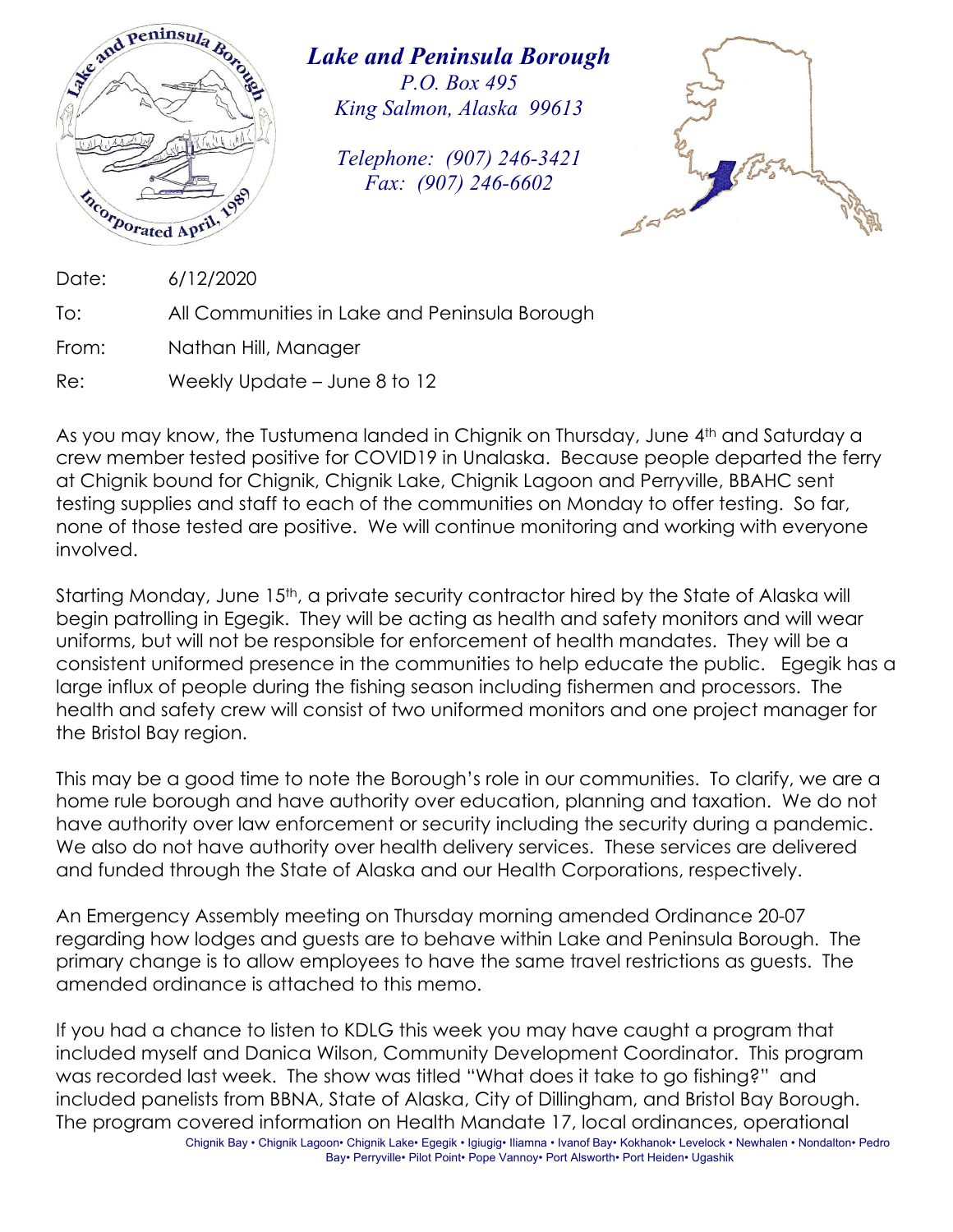considerations, and guidance to commercial fishermen. In case you missed it, you can listen to the show online.

Lake and Peninsula Borough has also been participating in Emergency Operations Committee (EOC) meetings. Staff sent a list of questions to each EOC last week and will take the answers and create a matrix that we will then share with all the villages. This will allow villages to see how others are responding to the pandemic and share some of the best ideas.

While doing this we realized each village has a vastly different policy for people traveling to their village. Staff is now working to create an easy to read graph of these policies. We will make this available to everyone as soon as it is finished.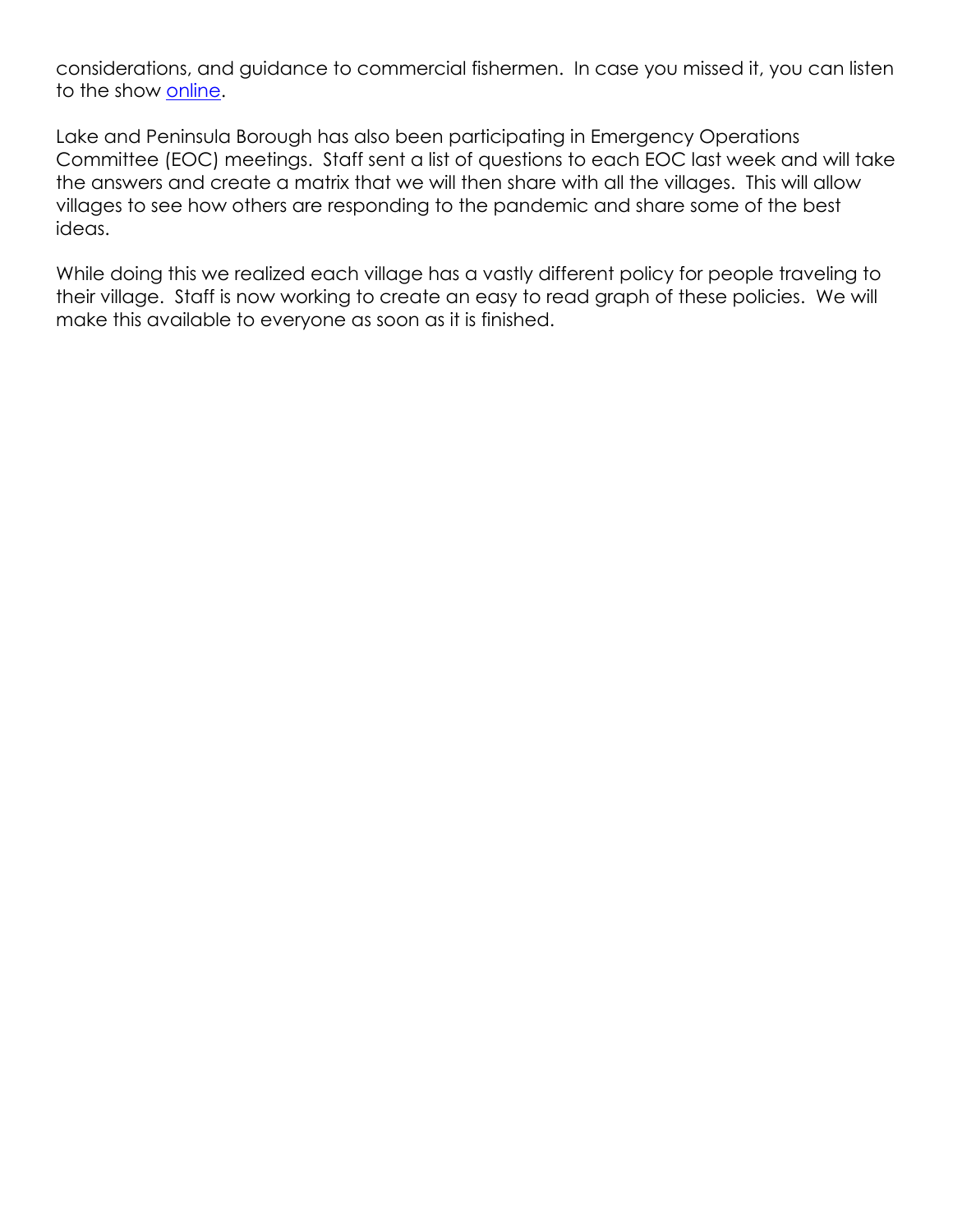## **LAKE AND PENINSULA BOROUGH**

### **ORDINANCE NO. 20-07**  *AS AMENDED BY EMERGENCY ORDINANCE 20-09*

## **AN ORDINANCE PRESCRIBING CONDUCT FOR LODGE OWNERS AND GUESTS TO LAKE AND PENINSULA BOROUGH DURING THE COVID-19 ("CORONAVIRUS") PANDEMIC**

## **Section 1. Classification:**

This ordinance is of a temporary nature and is a non-code ordinance

### **Section 2. Assembly Findings:**

The Borough Assembly of the Lake and Peninsula Borough finds and determines that:

## **Findings**

- A. The Lake and Peninsula Borough has approximately seventy lodges, inns, bed & breakfast facilities, and hotels.
- B. COVID 19 is a respiratory disease that can result in serious illness or death and is caused by the SARS-Cov-2 virus, a new strain of the coronavirus that has not been previously identified in humans and is easily transmittable person to person.
- C. The World Health Organization designated the outbreak of COVID-19as a pandemic on March 11, 2020; and the United States Center for Disease Control and Prevention (CDC) has identified COVID-19 as a significant public health risk; and on March 11, 2020, Governor Dunleavy issued a declaration of public health disaster emergency in response to the COVID-19 anticipated outbreak in the State of Alaska; and on March 13 President Trump declared a National Emergency in response to the coronavirus pandemic
- D. ..Governor Dunleavy has issued eighteen (18) mandates to regulate schools, health care providers, intrastate travel, protective measures for independent commercial fishing vessels, and more.
- E. As of today, in Alaska there is a cumulative total of 381 positive COVID-19 cases, 328 recovered and 10 deaths. In the USA, as of today, there is a cumulative total of 1,324.488 positive COVID-19 cases, and 79,756 deaths.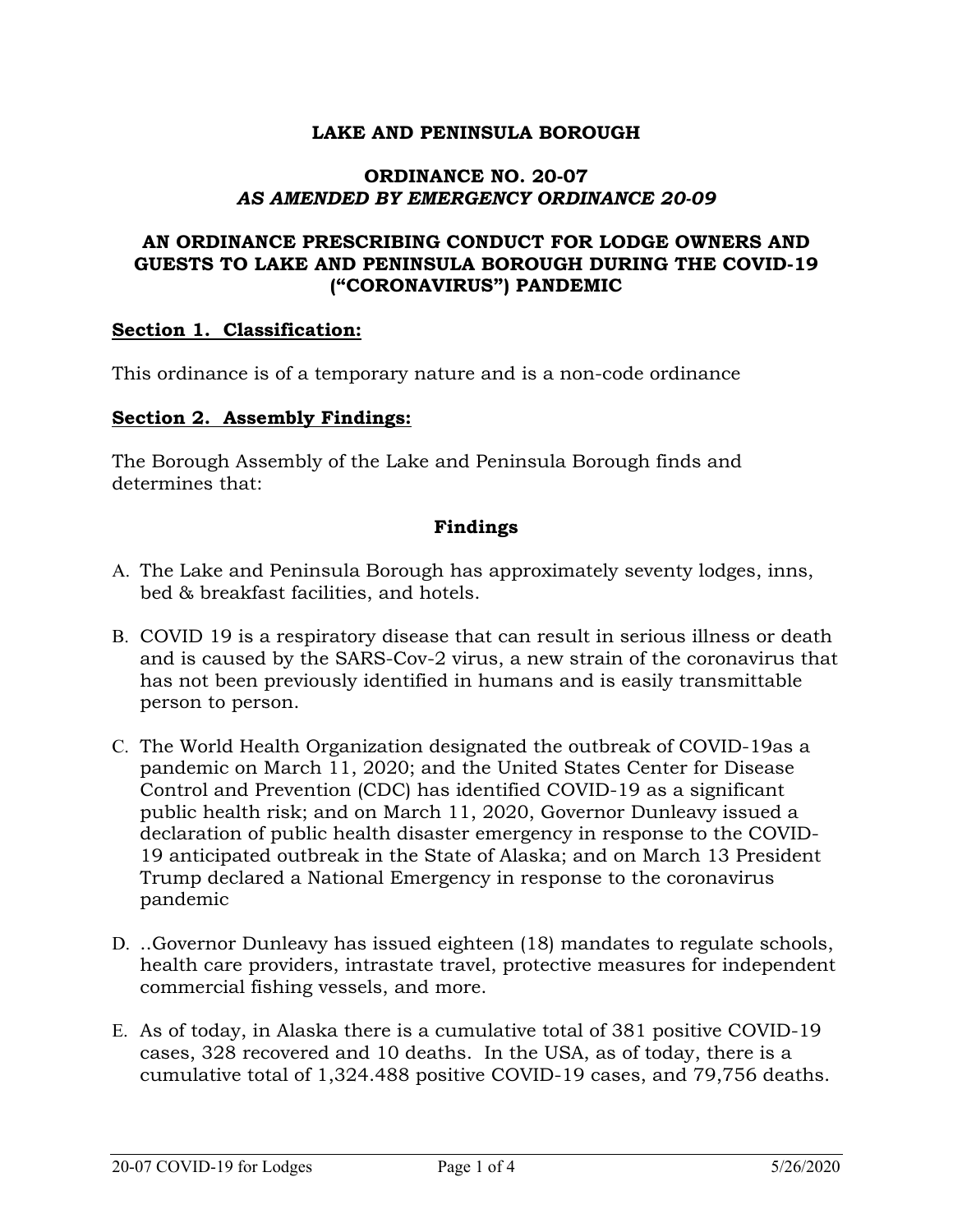- F. As a home rule municipality, Lake and Peninsula Borough has all the powers not prohibited by law or by the Borough's charter. The Borough's charter, in turn, authorizes the Borough to exercise all powers permitted by law.
- G. The Borough does not intend to duplicate the efforts of the federal or state regulatory or permitting processes, although the Borough intends to rely in part upon materials and evidence generated by those processes. Rather, the Borough intends to address the unique impacts of the remote logistics of Lake and Peninsula Borough.
- H. By this ordinance, to the greatest extent permitted by law and under its charter, the Borough intends to exercise its authority as a home rule municipality to mitigate the impacts of any health risks to our residents.
- I. By this ordinance, the Borough seeks to allow businesses an opportunity to operate and add to the economy of the Lake and Peninsula Borough, without limited risks to their guests, our residents, and our limited health care system.

# **Section 3. General Provisions**:

NOW, THEREFORE, the Borough Assembly of Lake and Peninsula Borough enacts the following ordinance:

# **PROTOCOLS FOR ALL GUESTS AND VISITORS TO THE LAKE AND PENINSULA BOROUGH:**

- 1. Guests shall follow current State of Alaska mandates and guidelines for social distancing, hygiene, and group size limits, including during dining and recreating.
- 2. Guests should avoid interaction within Lake and Peninsula communities. Visitors are to go straight to their destination.
- 3. If a guest cannot avoid contact with residents, personal protective equipment, such as breathing masks, are encouraged.
- 4. Any person feeling ill or experiencing any symptoms of COVID-19, are not to enter Lake and Peninsula Borough. Persons are encouraged to seek medical attention in an urban environment such as Anchorage.
- 5. All persons visiting Lake and Peninsula Borough are assumed to understand that medical options are limited within the Borough and it is advised that medical services should be sought in Anchorage or other larger cities. The clinics in Lake and Peninsula Borough are not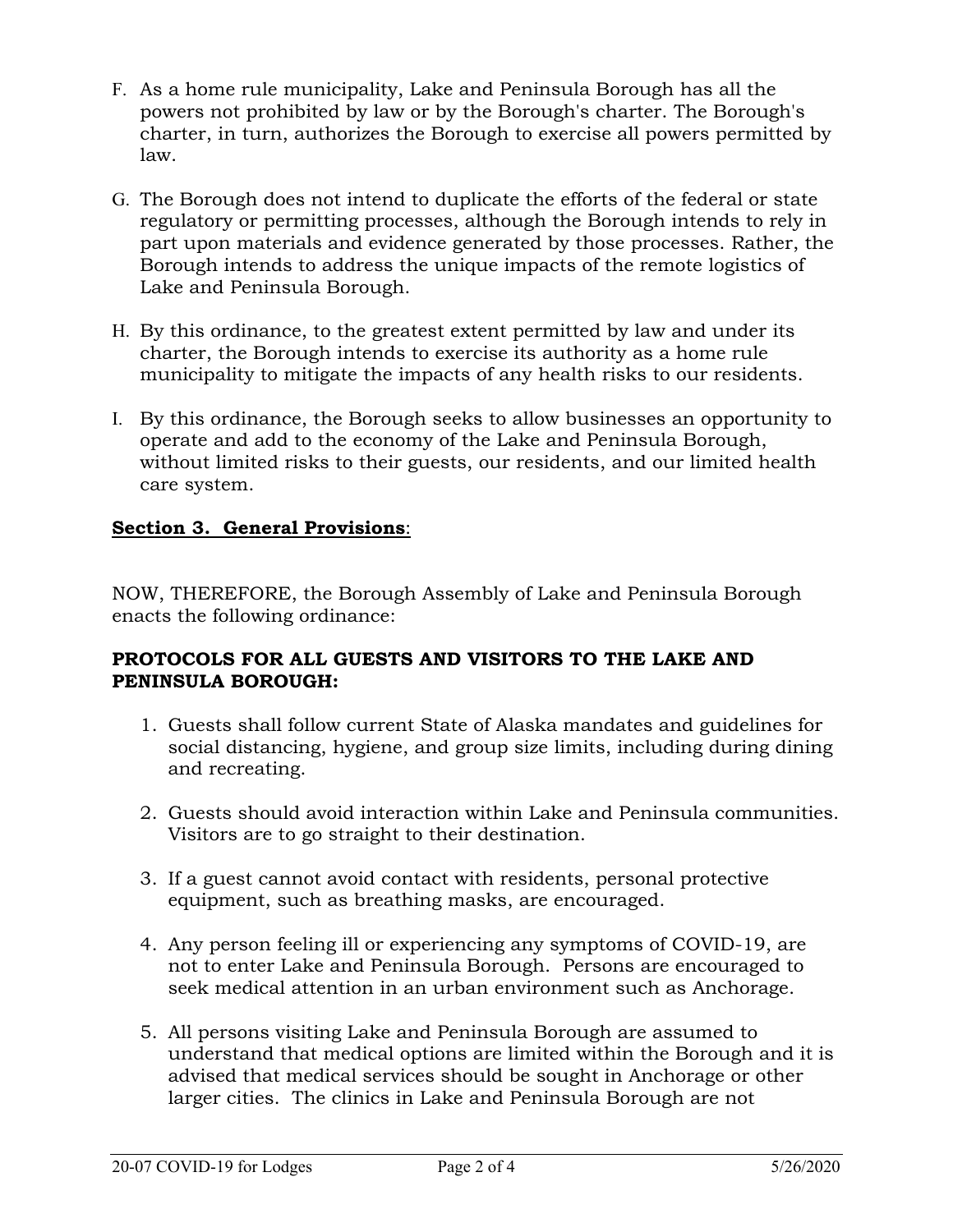equipped or prepared to provide lifesaving COVID-19 services to nonresidents

## **PROTOCOLS FOR BUSINESSES OPERATING IN LAKE AND PENINSULA BOROUGH WHICH HOST GUESTS OR VISITORS:**

- 1. All guests and employees not residents of Alaska are to be prescreened. Prescreened means each guest entering the state of Alaska must fill out a form and pass a medical screening in Anchorage or other Alaska entry site, before being allowed to proceed to their destination. The guest must also sign a declaration that they are experiencing no symptoms of COVID-19. They must not have a temperature of 100.3 degrees or higher.
- 2. All employees must have their temperature taken and recorded before and after each shift and a log of this shall be kept available on site.
- 3. Employers must conduct employee training to teach best practices for mitigating any viral infections such as sanitizing, personal protection, personal hygiene, etc.
- 4. All persons are to follow current state mandates and guidelines for social distancing, hygiene, and group size limits.
- 5. Employers are to conduct regular touch-point sanitization of any shared facilities.
- 6. Employers are to ensure employees use best practices and provide every employee with protective equipment, gear, and knowledge as appropriate to fulfil their job in the safest manner possible.
- 7. Employers are to provide an isolation area for any employee or guest who exhibits any symptoms of COVID-19 until they can be transported to Anchorage.

## **Section 4. Effective Date:**

This ordinance shall become effective upon its adoption.

**ADOPTED** by a duly constituted quorum of the Lake and Peninsula Borough Assembly on this 26th day of May 2020.

## **IN WITNESS THERETO:**

 $\frac{1}{2}$ 

Glen Alsworth, Sr., Mayor